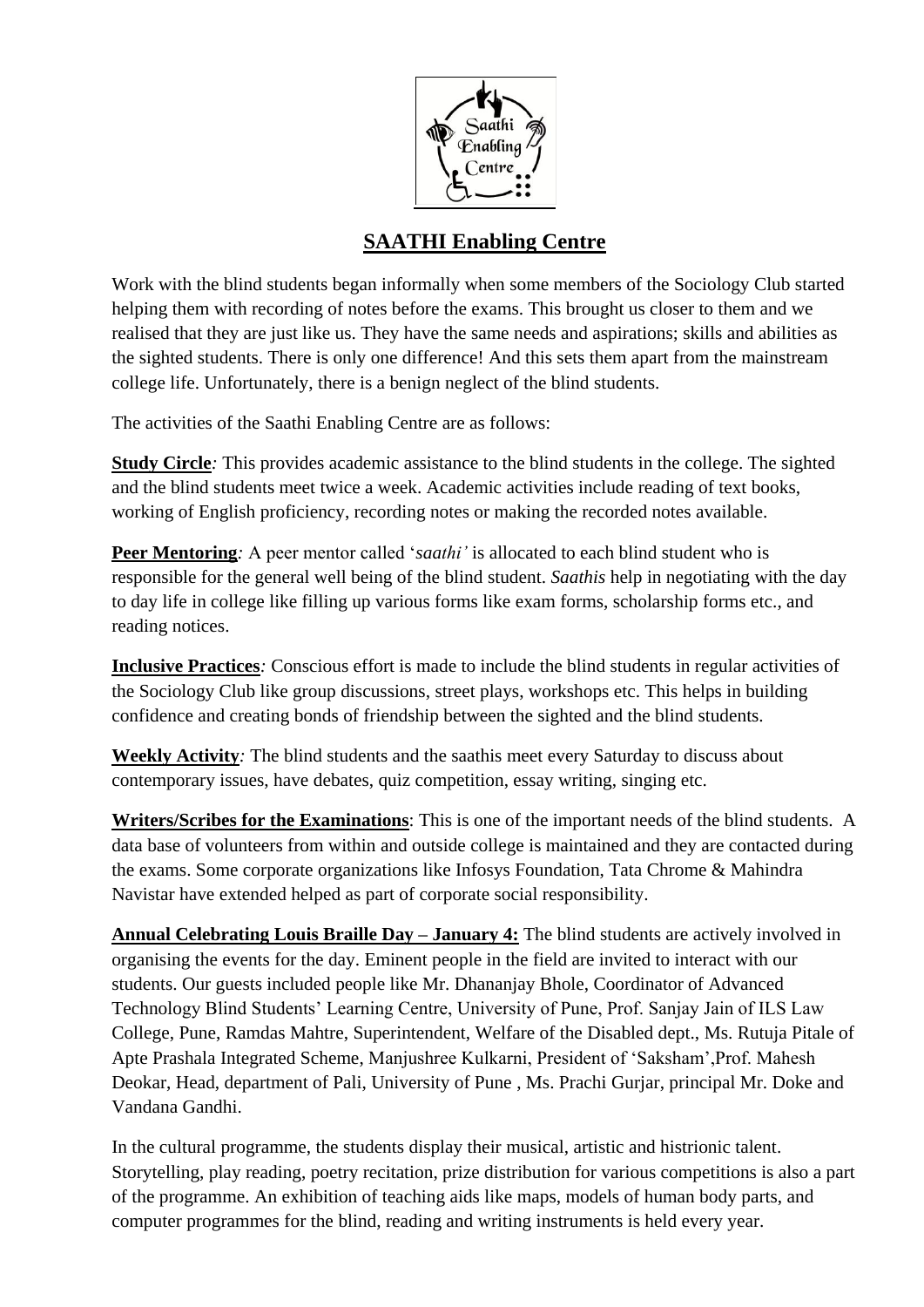## **Capacity Building Workshops**

- 1. *Guest lecture on "Career Opportunities for the Blind"* by Mr. Dhananjay Bhole of the University of Pune.
- 2. *Workshop on Human Rights for PWD* (25.8. 2011)
- 3. *Interaction with Sudha Murthy- Chairperson of Infosys Foundation* (3.9. 2011)
- 4. *Soft Skills and English Proficiency Classes:* (August 5, 2013 September 24, 2013)
- 5. *Career Guidance Presentation:* (14.12.13) by Technical Training Institute of Pune Blind Men"s Association.
- 6. *Body Literacy workshops*( Aug 20 & Sept.24, 2014) by Tathapi Trust
- 7. *Issues of girl students with blindness*: a interactive session ( 10.1.2015)
- 8. *Understanding Love* : a workshop by Tathapi Trust (7.2.15)
- 9. *Coaching classes for Bank Entrance Exam* (5.1. 2015 to 25. 2. 2015)
- 10. *Personality Development workshop* by Mr. Tejas Toro (7.3.2015)
- 11. *Participation in book testing*: Tathapi an NGO working in the area of Women and Health is bringing out a book on body literacy for the people with blindness.
- 12. *Participation in a study***:** Some of our electronics students are working on designing equipments that would facilitate the normal functioning of the blind people. They have designed an electronic stick that has a sensor to detect obstacles on the road and an audio notice board for the blind.

## **Participation in Workshops & Seminars Outside College:**

- 1. *"Human rights for the visually challenged"* :( August 15, 2012) held in ILS Law College
- 2. *"Reading without Seeing" A state level workshop* (December 1& 2, 2012) University of Pune and XRCVC, Mumbai had arranged a workshop "Reading without seeing" in University of Pune
- 3. *Career Opportunities for the Blind* (28. 6. 2013) This day long workshop was organised by the University of Pune"s Advanced Technology Blind Students" Learning Centre.
- 4. *Maths for Competitive Exams* (11.1.14) This was organised in Modern College, JM road. Two students Anuradha Thadake and Vikas Awghadrao participated in this workshop.
- 5. *Personality development workshop* (20.2.14) This workshop was organised by the University of Pune"s Advanced Technology Blind Students" Learning Centre. This was attended by Elina Murmu and Hemangi Dhamane of SYBA.
- 6. *Attended the Fourth Akhil Bharatiya Aapang Sahitya Sammelan:(*February 21 & 22, 2014)

Get togethers & Picnics: To foster friendship between the blind and sighted students we organize a get together which includes several games, singing, dancing, sharing of jokes, parody, cricket match and *antaksharis.* Students have gone trekking to Sinhagad fort and for picnic to P.L.Deshpande garden.

**Visit to XRCVC, Mumbai (December 17, 2011)** : This is one of the best centres in the country.

**Participation in White Cane Day Rally** (October 15/21, 2012) organised by National Federation for the Blind.

**Celebrating the World Disability Day** *(*December 3, 2013) Programme included interaction with the principal and group reading of the PWD Act.